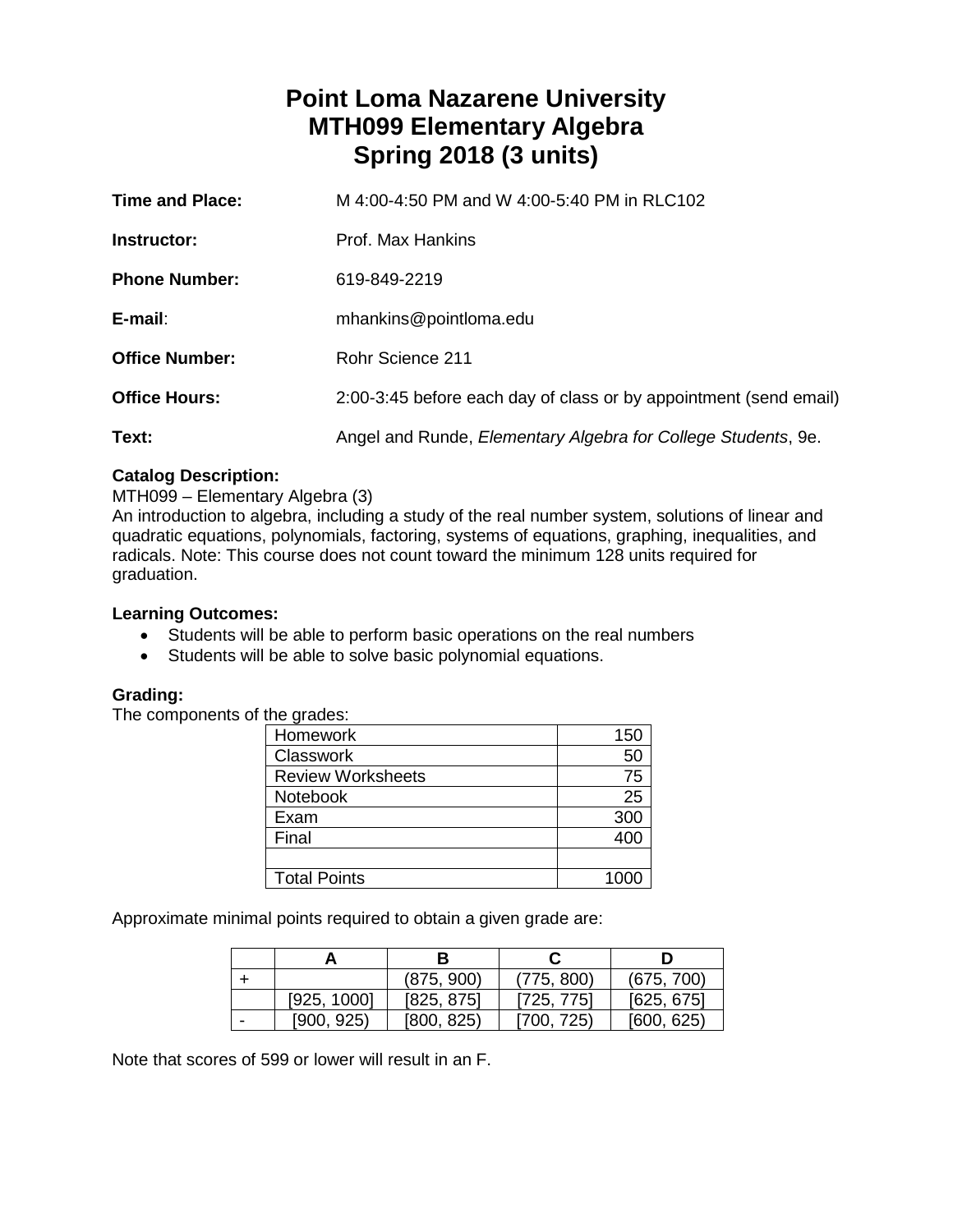## **Homework:**

Homework will be assigned each day at the end of class and each week's homework assignments will be due on the following Thursday. For example, homework assigned this week on Tuesday and Thursday will be due next week on Thursday. An assignment is late if not completed by its deadline. Late work will be assessed a significant penalty.

## **ClassTime:**

Class time will be used for:

- Review of last session's classwork.
- Distribution of handouts and worksheets.
- Introduction of topics from the text.
- Working examples from the text.
- Additional material presented in class.
- Answering students' questions on subject material.
- Class work
- Mid Term Exam

#### **Classwork:**

Classwork will be handed out at the beginning of each class and collected at the end of class. This work will be checked for completion and returned at the next class. It will be the student's responsibility to correct any mistakes in the classwork as it is reviewed. On time completion of classwork will result in the accumulation of classwork points. During the semester you will be assigned 2-3 activities or projects that may require group work outside of class.

#### **Review Worksheets:**

Review worksheets will be handed out for completion at appropriate times. On time and accurate completion of these worksheets will result in the accumulation of review points. Graded review worksheets will be returned for correction and inclusion in the student notebook.

#### **Student Notebook:**

Students will keep the syllabus, the midterm exam and any corrections to it, as well as their completed and corrected review worksheets in a 3-ring notebook with dividers. Other materials of the student's choice may also be included, such as student notes from class lectures, how-to notes on math procedures, etc. Notebooks will be graded on completeness, accuracy, neatness and presentation. Notebooks will be collected and graded on the midterm and final exam dates.

#### **Midterm and Final Exams:**

The midterm and final examinations will include problems and questions over material assigned in the text, readings and handouts, as well as material presented in class. The midterm exam will be returned for correction and inclusion in the student notebook. No

examination shall be missed without prior consent by me or a well-documented emergency beyond your control. A score of zero will be assigned for an examination that is missed without prior consent or a well-documented emergency beyond your control. The examination schedule is included in the daily schedule.

#### **Final:**

The final exam date and time is set by the university at the beginning of the semester and may not be changed by the instructor. This schedule can be found on the university website and in the course calendar. No requests for early examinations will be approved. Only in the case that a student is required to take three exams during the same day of finals week, is an instructor authorized to consider changing the exam date and time for that particular student. The final for MTH242 is cumulative and is given at the assigned final time on **WENESDAY MAY 2 FROM 4:30-7:00 PM.**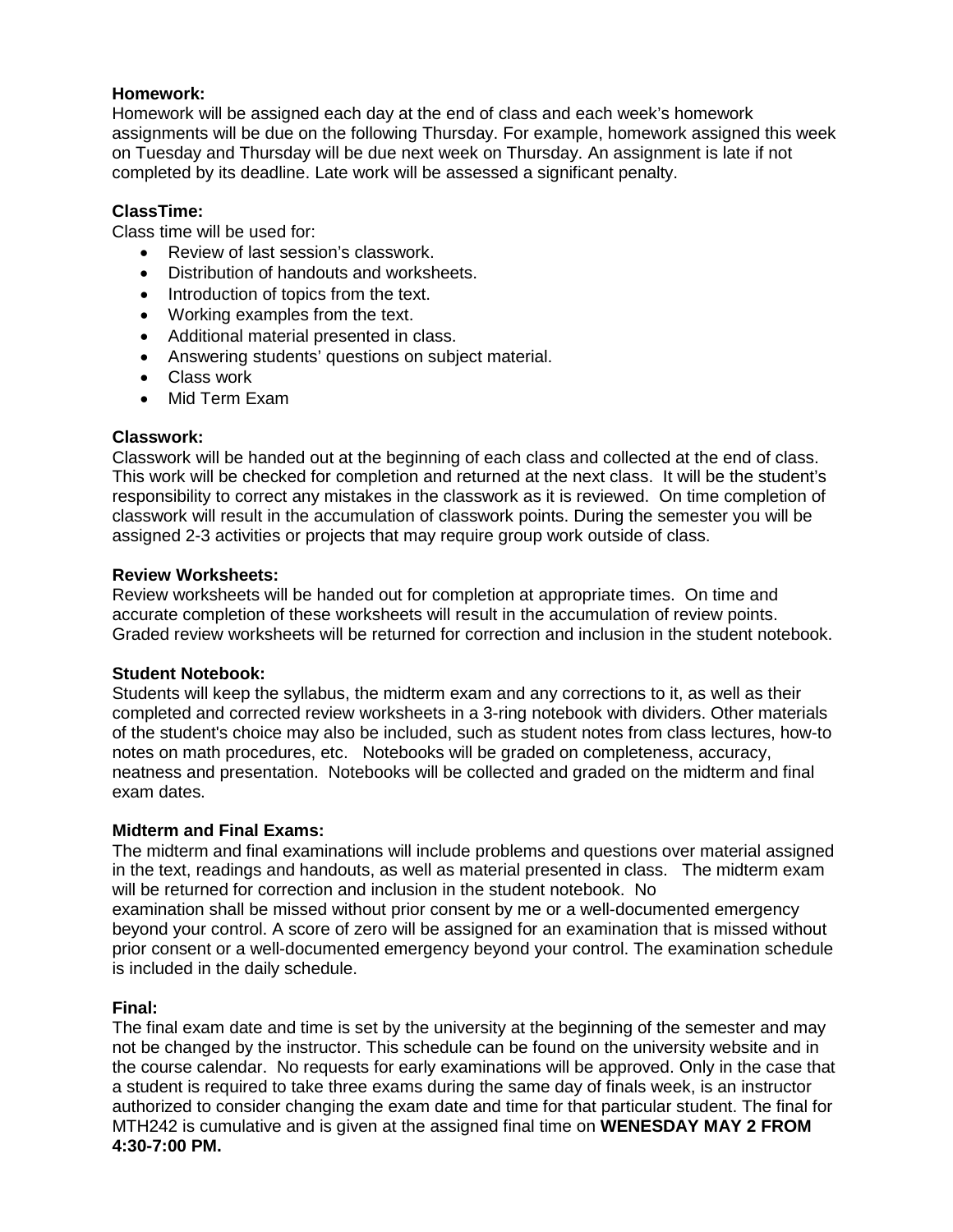#### **General Advice:**

The key to success in this class is to attend lectures regularly and do your homework and classwork. You learn mathematics by doing it yourself. You should expect to spend approximately two hours outside of class for every one hour in class working on homework and going over concepts. When doing homework, please note it is normal to not be able to do every problem correctly on the first attempt. Do not be discouraged, instead seek help.

Read the material prior to coming to class. It is not possible to learn most math "cold" the first time it is presented. If you try working the examples first, you will find it easier to follow them as we work through them in class.

#### **Sources of Help:**

1. Me. If you have questions, ask me. Because I have a hearing disability, the best time for asking questions is during the classwork time, or during hours as listed above. For common questions, I may post a livescribe explanation on the site.

2. FREE TUTORING- Math Learning Center, RS-230. Hours are posted on the door. 3. Other classmates. Form study groups! Work together!

#### **University Mission:**

Point Loma Nazarene University exists to provide higher education in a vital Christian community where minds are engaged and challenged, character is modeled and formed, and service becomes an expression of faith. Being of Wesleyan heritage, we aspire to be a learning community where grace is foundational, truth is pursued, and holiness is a way of life.

#### **Department Mission:**

The Mathematical, Information, and Computer Sciences department at Point Loma Nazarene University is committed to maintaining a curriculum that provides its students with the tools to be productive, the passion to continue learning, and Christian perspectives to provide a basis for making sound value judgments.

#### **Attendance:**

Attendance is expected at each class session. In the event of an absence you are responsible for the material covered in class and the assignments given that day.

Regular and punctual attendance at all classes is considered essential to optimum academic achievement. If the student is absent from more than 10 percent of class meetings, the faculty member can file a written report which may result in de-enrollment. If the absences exceed 20 percent, the student may be de-enrolled without notice until the university drop date or, after that date, receive the appropriate grade for their work and participation. See [Attendance Policy](https://catalog.pointloma.edu/content.php?catoid=28&navoid=1761#Class_Attendance) in the in the Undergraduate Academic Catalog.

## **Class Enrollment:**

It is the student's responsibility to maintain his/her class schedule. Should the need arise to drop this course (personal emergencies, poor performance, etc.), the student has the responsibility to follow through (provided the drop date meets the stated calendar deadline established by the university), not the instructor. Simply ceasing to attend this course or failing to follow through to arrange for a change of registration (drop/add) may easily result in a grade of F on the official transcript.

## **Academic Accommodations:**

If you have a diagnosed disability, please contact PLNU's Disability Resource Center (DRC) within the first two weeks of class to demonstrate need and to register for accommodation by phone at 619-849-2486 or by e-mail at [DRC@pointloma.edu.](mailto:DRC@pointloma.edu) See [Disability Resource Center](http://www.pointloma.edu/experience/offices/administrative-offices/academic-advising-office/disability-resource-center) for additional information. For more details see the PLNU catalog under [Academic](https://catalog.pointloma.edu/content.php?catoid=28&navoid=1761#Academic_Accommodations)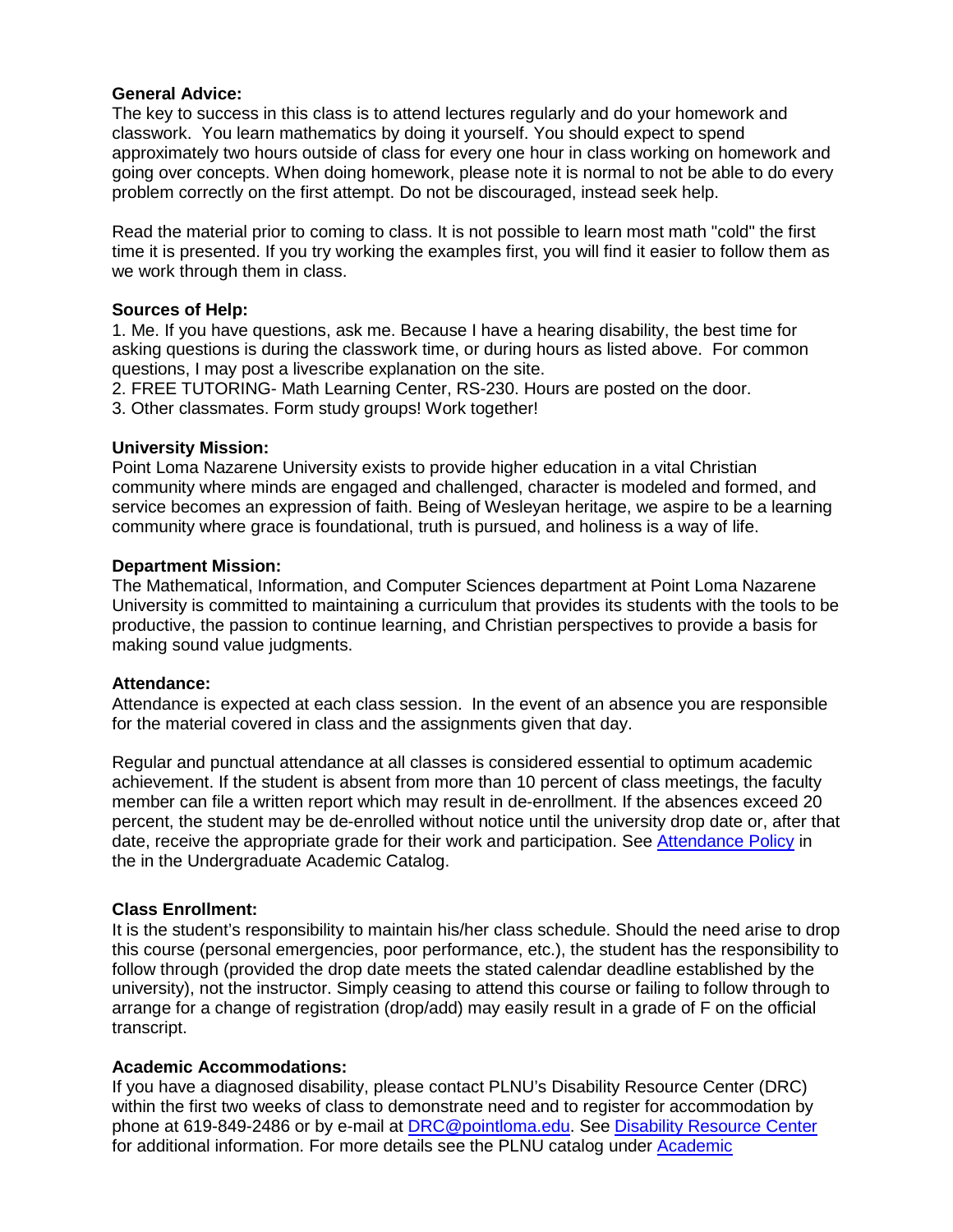[Accommodations.](https://catalog.pointloma.edu/content.php?catoid=28&navoid=1761#Academic_Accommodations) Students with learning disabilities who may need accommodations should discuss options with the instructor during the first two weeks of class.

#### **Academic Honesty:**

Students should demonstrate academic honesty by doing original work and by giving appropriate credit to the ideas of others. Academic dishonesty is the act of presenting information, ideas, and/or concepts as one's own when in reality they are the results of another person's creativity and effort. A faculty member who believes a situation involving academic dishonesty has been detected may assign a failing grade for that assignment or examination, or, depending on the seriousness of the offense, for the course. Faculty should follow and students may appeal using the procedure in the university Catalog. See [the catalog](https://catalog.pointloma.edu/content.php?catoid=28&navoid=1761#Academic_Honesty) for definitions of kinds of academic dishonesty and for further policy information.

#### **Copyright Protected Materials:**

Point Loma Nazarene University, as a non-profit educational institution, is entitled by law to use materials protected by the US Copyright Act for classroom education. Any use of those materials outside the class may violate the law.

#### **Credit Hour:**

In the interest of providing sufficient time to accomplish the stated course learning outcomes, this class meets the PLNU credit hour policy for a 3-unit class delivered over 15 weeks. Specific details about how the class meets the credit hour requirements can be provided upon request.